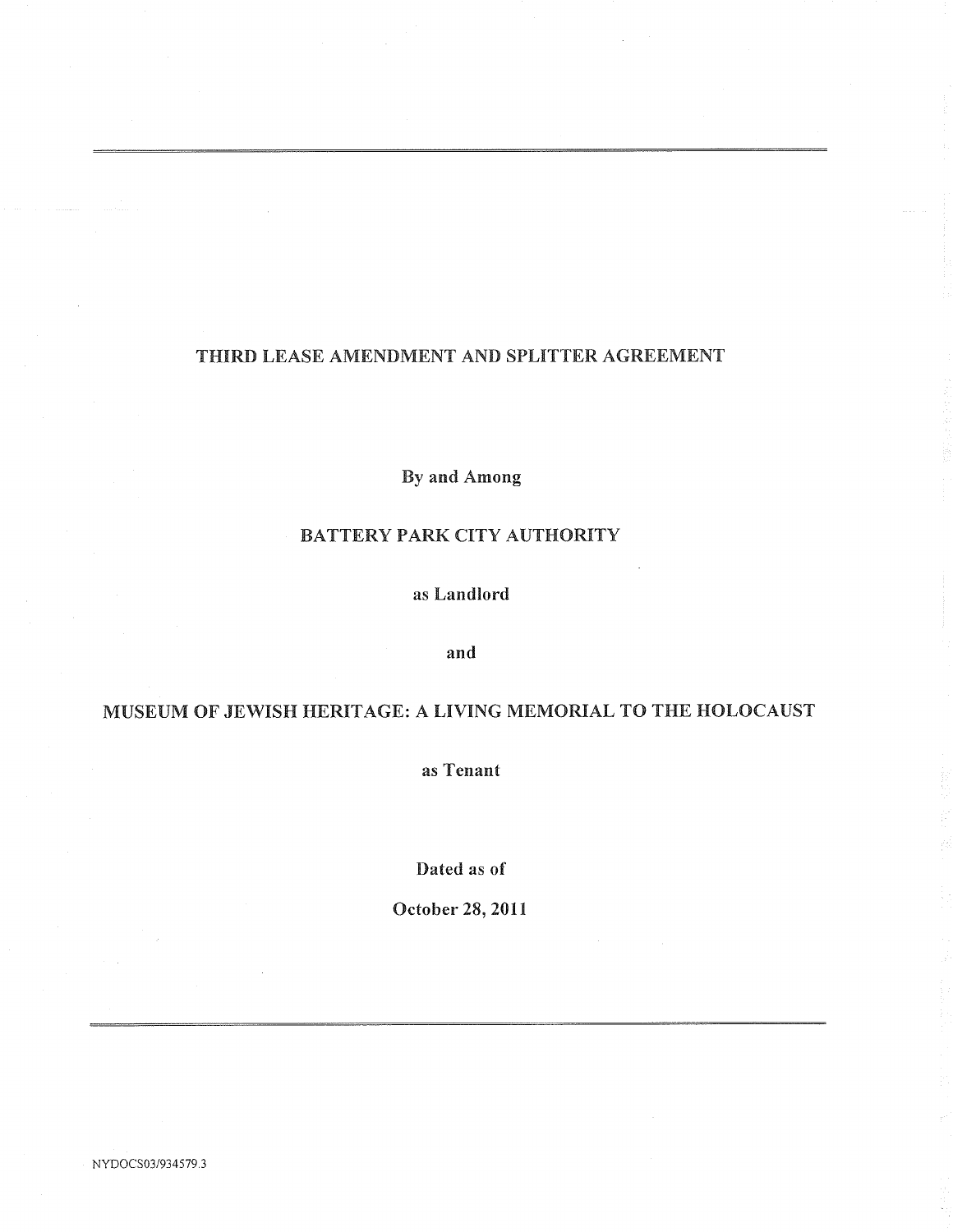#### THIRD LEASE AMENDMENT AND SPLITTER AGREEMENT

#### THIRD LEASE AMENDMENT AND SPLITTER AGREEMENT (this

"Splitter Agreement"), dated as of October 28, 2011 (the "Effective Date"), is entered into by and between BATTERY PARK CITY AUTHORITY, a body corporate and politic constituting a public benefit corporation of the State of New York having an address at One World Financial Center, New York, New York, 10281 ("Landlord") and MUSEUM OF JEWISH HERITAGE: A LIVING MEMORIAL TO THE HOLOCAUST, a New York education corporation, having an address at 36 Battery Place, New York, New York, 10280 ("Tenant").

#### WITNESSETH

WHEREAS, Landlord and Tenant entered into a certain Agreement of Lease dated August 16, 1994, which constituted a sublease (subject to a ground lease), as amended by that certain First Amendment to Lease by and between Landlord and Tenant dated as of July <sup>11</sup> 1995 and that certain Second Amendment to Lease by and between Landlord and Tenant dated as of March 25, 2002 (as so amended, the "Prior Lease"), with respect to the premises described therein, namely Site 14A and the Site 14A Building (together, the "14A Premises") and Site 14B and the East Wing (together, the " $14B$  Premises");

WHEREAS, Landlord and Tenant desire to split the Prior Lease into a separate leases governing the 14A Premises and a separate lease governing the 14B Premises and make certain other amendments to the Prior Lease

NOW, THEREFORE, in consideration of the foregoing and in consideration of the mutual promises contained in this Splitter Agreement, and other good and valuable consideration, the receipt and sufficiency of which are hereby acknowledged, the parties hereto hereby represent, warrant, covenant and agree as follows:

SECTION 1. Splitting. The Prior lease is hereby split into separate leases governing the 14A Premises and the 14B premises. The Prior Lease, as it applies to the 14A premises only, shall constitute the " $14A$  Lease". The Prior Lease, as it applies to the 14B Premises only, shall constitute the "14B Lease". Each of the 14A Lease and the 14B Lease shall henceforth be separate agreements governing the subject matter set forth therein. The 14A Lease shall be superseded by the Amended and Restated Agreement of Lease (Site 14A) entered into by Tenant and Landlord on the date hereof and the 4B Lease shall be superseded by the Amended and Restated Agreement of Lease (Site 14B) entered into by Tenant and Landlord on the date hereof

SECTION 2. Brokers. Each of the parties hereto represents to the other that it has not dealt with any broker, finder or like Person in connection with this Splitter Agreement. Each party hereto agrees to defend, indemnify and hold harmless the other party against and from any claims for any brokerage commissions, and all costs, expenses and liabilities in connection therewith, including, without limitation, reasonable attorneys' fees and disbursements, arising out of its breach of its respective representations and warranties contained in this Section 5.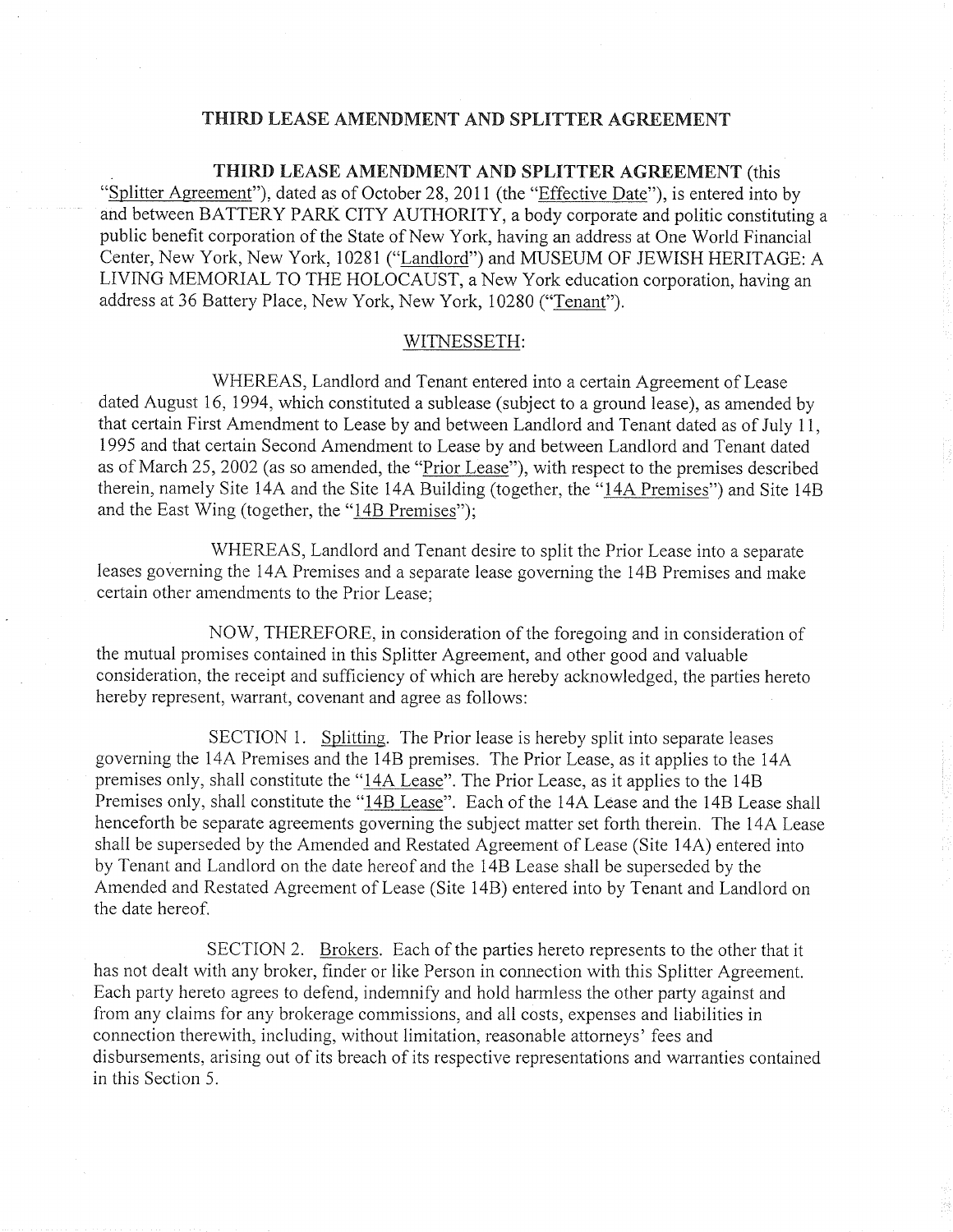SECTION 3. Authority. Tenant and Landlord, and each of the persons executing this Splitter Agreement on behalf of Tenant and Landlord, do hereby warrant that the party for which they are executing this Splitter Agreement (i) is a duly authorized and existing<br>entity; (ii) is qualified to do business in the State of New York; and (iii) has full right and authority to enter into this Splitter Agreement, and that any person signing on behalf of such party is authorized to do so. Upon either party's request, the other party shall provide evidence reasonably satisfactory to the requesting party confirming the foregoing warranties

SECTION 4. Effectiveness. This Splitter Agreement shall be effective as of the Effective Date. This Splitter Agreement shall be binding upon and inure to the benefit of the parties hereto and their respective successors and assigns. This Splitter Agreement may not be changed, modified or terminated orally, but only by a written instrument of change, modification or termination executed by the party against which enforcement of any change, modification, or termination is sought

SECTION 5. Ratification. The 14A Lease, as amended herein, is hereby ratified and confirmed and shall remain in force and effect. The 14B Lease, as amended herein, is hereby ratified and confirmed and shall remain in force and effect

SECTION 6. Defined Terms. Capitalized terms used and not otherwise defined herein shall have the meanings ascribed thereto in the 14A Lease or 14B Lease, as applicable.

SECTION 7. Headings. The descriptive headings contained in this Splitter Agreement are included for convenience of reference only and shall not affect in any way the meaning or interpretation of this Splitter Agreement

SECTION 8. Counterparts. This Splitter Agreement may be executed (including by facsimile transmission) in one or more counterparts, and by the different parties hereto in separate counterparts, each of which when executed and delivered shall be deemed to be an original but all of which taken together shall constitute one and the same agreement

SECTION 9. Severability. Wherever possible, each provision of this Agreement shall be interpreted in such manner as to be effective and valid under applicable law but if any provision of this Agreement shall be prohibited by or invalid under applicable law such provision shall be ineffective to the extent of such prohibition or invalidity, without invalidating the remainder of such provision or the remaining provisions of this Agreement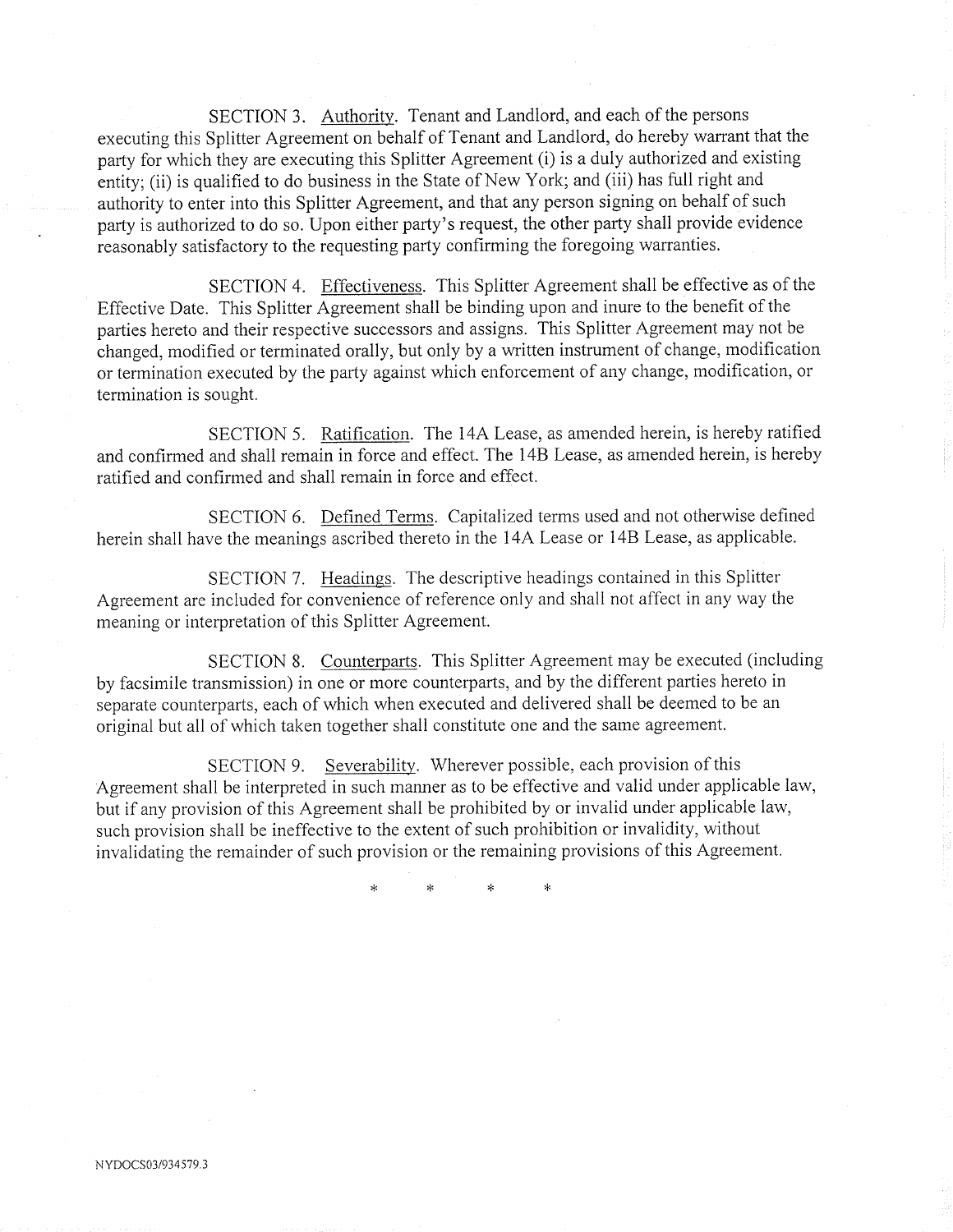IN WITNESS WHEREOF, the parties hereto have caused this Splitter Agreement to be executed as of the date first written above by their respective officers thereunto duly authorized



# LIVING MEMORIAL TO THE HOLOCAUST



LEASE AMENDMENT AND SPLITTER